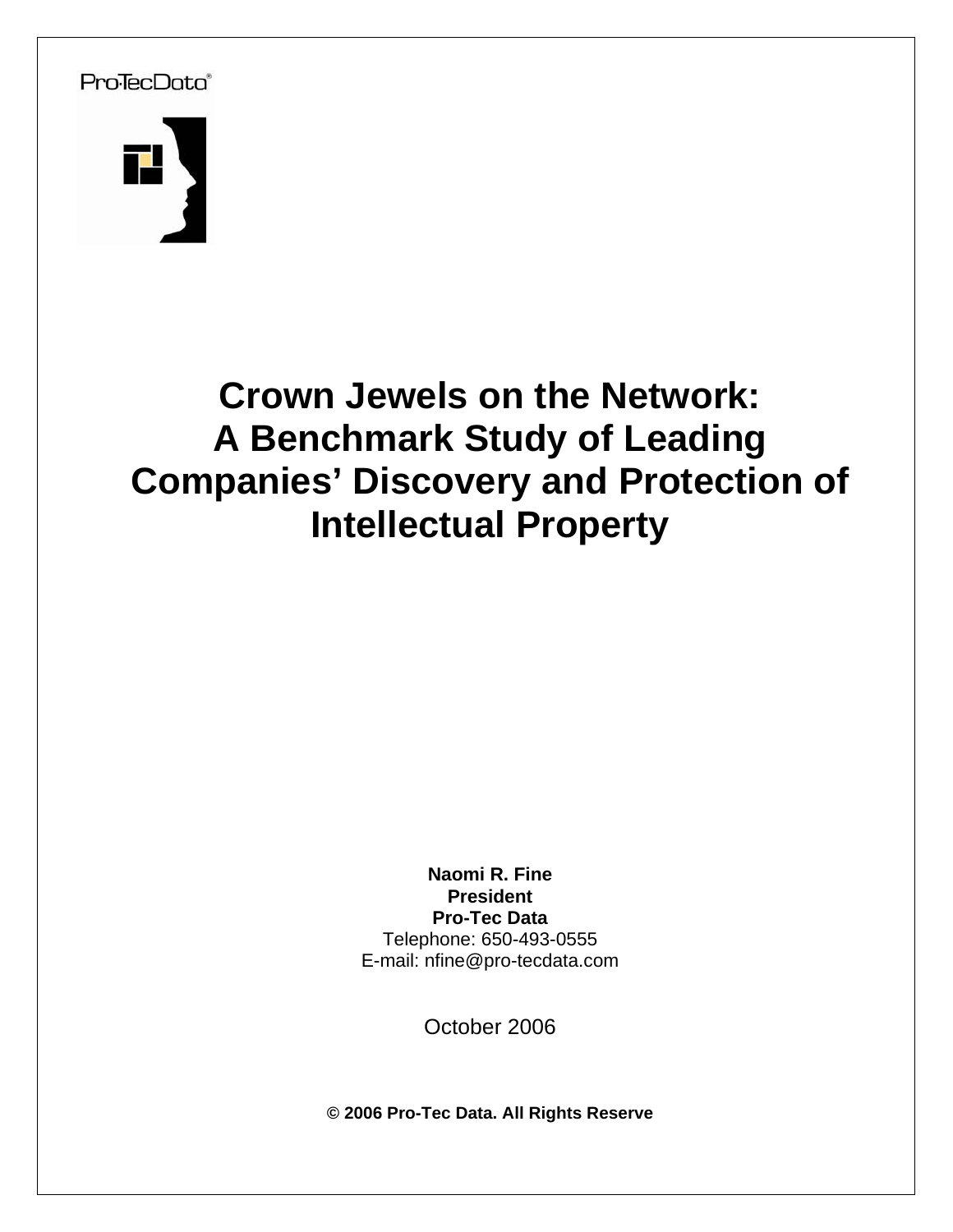

 *Benchmark Study of Leading Companies' Discovery and Protection of Intellectual Property October 2006* 

# **I. Executive Summary**

A benchmark study of Reconnex (See www.reconnex.net) customers asked information security professionals in leading pharmaceutical, technology, and software services organizations to describe their: 1) intellectual property protection priorities; 2) requirements for addressing those priorities; and 3) the role that content monitoring and filtering technologies play in meeting those requirements.

The benchmark study participants use Reconnex content monitoring and filtering software to enable the discovery and protection of their intellectual property (IP). The technology allows the companies to locate sensitive information—even in its derivative and amorphous forms—at rest and in motion. These companies learn from what is discovered and monitored, and, based on their learning, determine and implement the appropriate legal, policy, personnel, procedural and technology protections for their intellectual property.

The protection of clearly defined IP, such as patented technologies, requires that all components and derivations of this content can be discovered and monitored on the network. Similarly, the protection of amorphous IP, such as new drug research or new software development, also requires a technology that can locate and monitor such information by key words and phrases, as well as by language (e.g. English text versus C+ source code) and circumstances (e.g. the who, what, where, when, and how of the information activity). Unlike structured data, such as Social Security numbers, the discovery and protection of intellectual property requires a more sophisticated conceptual mapping.

Each participant in our study uses the Reconnex content monitoring and filtering technology because it:

- gives companies the flexibility to protect unique content by defining concept maps and honing those maps as companies learn the words, phrases, languages, and circumstances that define their IP and its risk scenarios; and
- captures a historical archive that allows companies to investigate security concerns by examining past network activity.

Some of the companies in our study, however, had to address internal pushback because of the capture and archive feature, based on privacy and related political concerns.

In addition to providing an important intellectual property protection tool, both in discovering IP on networks as well as monitoring IP leaving networks, companies are also using content monitoring and filtering technology for other purposes, such as searching for evidence of wrongdoing after a company is alerted to suspicious activity. When an employee left to join a competitor, for example, one of the companies in the benchmark study used the capture database to determine whether the employee transferred IP, and to whom, before that employee's departure.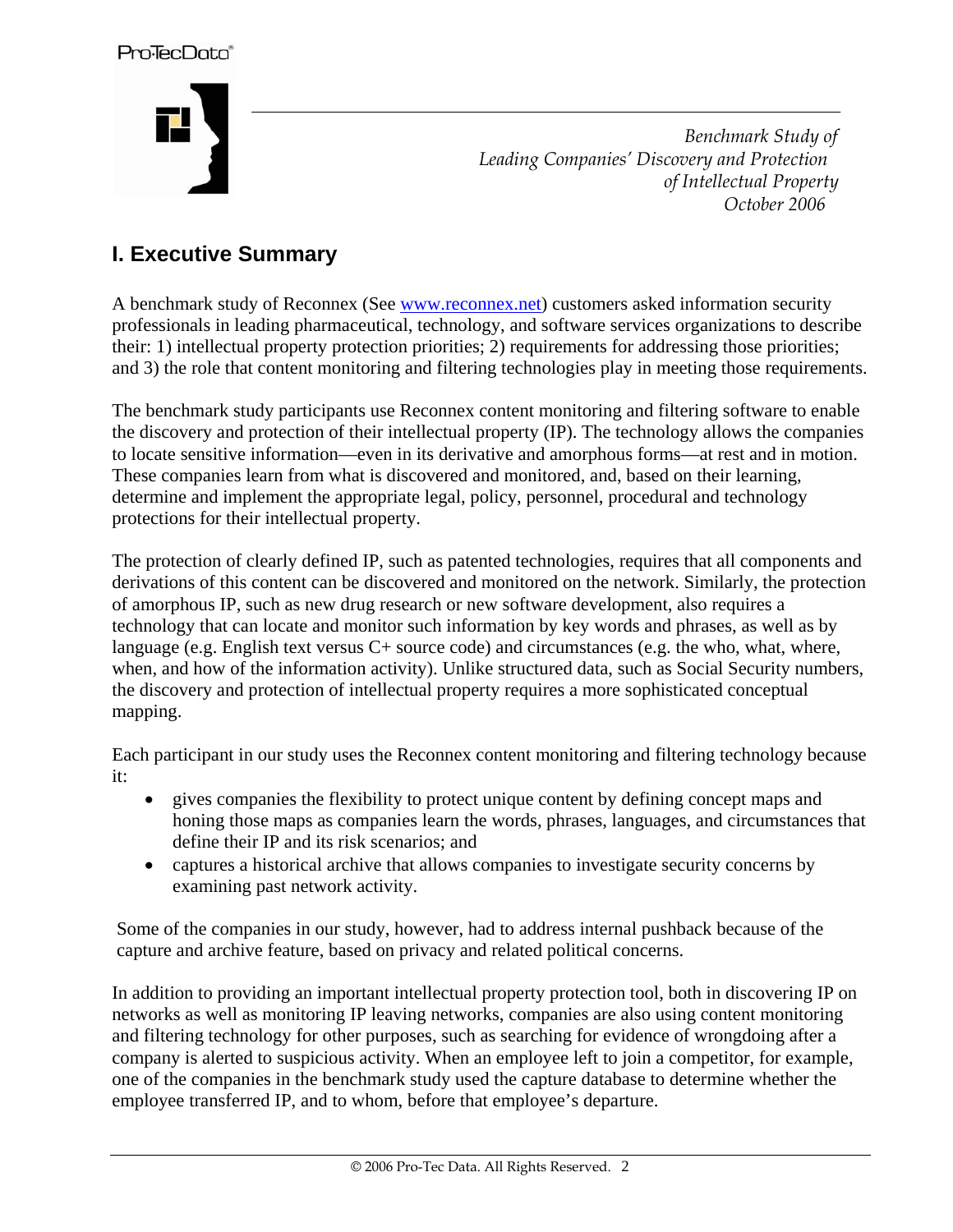

 *Benchmark Study of Leading Companies' Discovery and Protection of Intellectual Property October 2006* 

# **II. Introduction**

Hundreds of billions of dollars of intellectual property is birthed, developed, socialized, and brought to its full value using information technology on company networks. A benchmark study of Reconnex's content monitoring and filtering technology users (See www.reconnex.net) reveals how the technology is being used to protect intellectual property in its emergent, developing, and fully developed manifestations. Information security leaders in the participating companies described the intellectual property they seek to protect, their company's intellectual property protection priorities, the value they derive from content monitoring and filtering technology, as well as their concerns and their wish list for further development of the technology.

The companies interviewed represent the pharmaceutical, technology, and software services industries. All company participants were global market leaders.

# **III. Benchmark Results**

#### **A. Pharmaceutical Company**

#### **Company Background**

The pharmaceutical company is very diverse with 120 facilities in 100 countries. The company has research scientists around the globe and, without content monitoring and filtering technology, the Information Security (IS) organization has no way of knowing where the company's IP is created or where it is transmitted.

#### **Intellectual Property (IP)**

The pharmaceutical company is most concerned with protecting its scientific research, including animal testing and drug formulations; strategic business information, such as business plans, competitive analysis, and merger and acquisition data; and manufacturing data, such as batch records and cookbooks. In some cases, less sensitive IP such as network and building diagrams are also protection priorities.

#### **IP Protection Priorities**

The pharmaceutical company's priority is to protect the business value of its IP. Achieving this objective requires understanding where its IP is, where it goes, and where it has gone.

#### **Addressing IP Protection Priorities with Content Monitoring and Filtering**

The pharmaceutical company uses content monitoring and filtering (as well as digital rights management) to protect IP content in motion and at rest. Content monitoring and filtering technology also provides the pharmaceutical company with an investigating tool. The full capture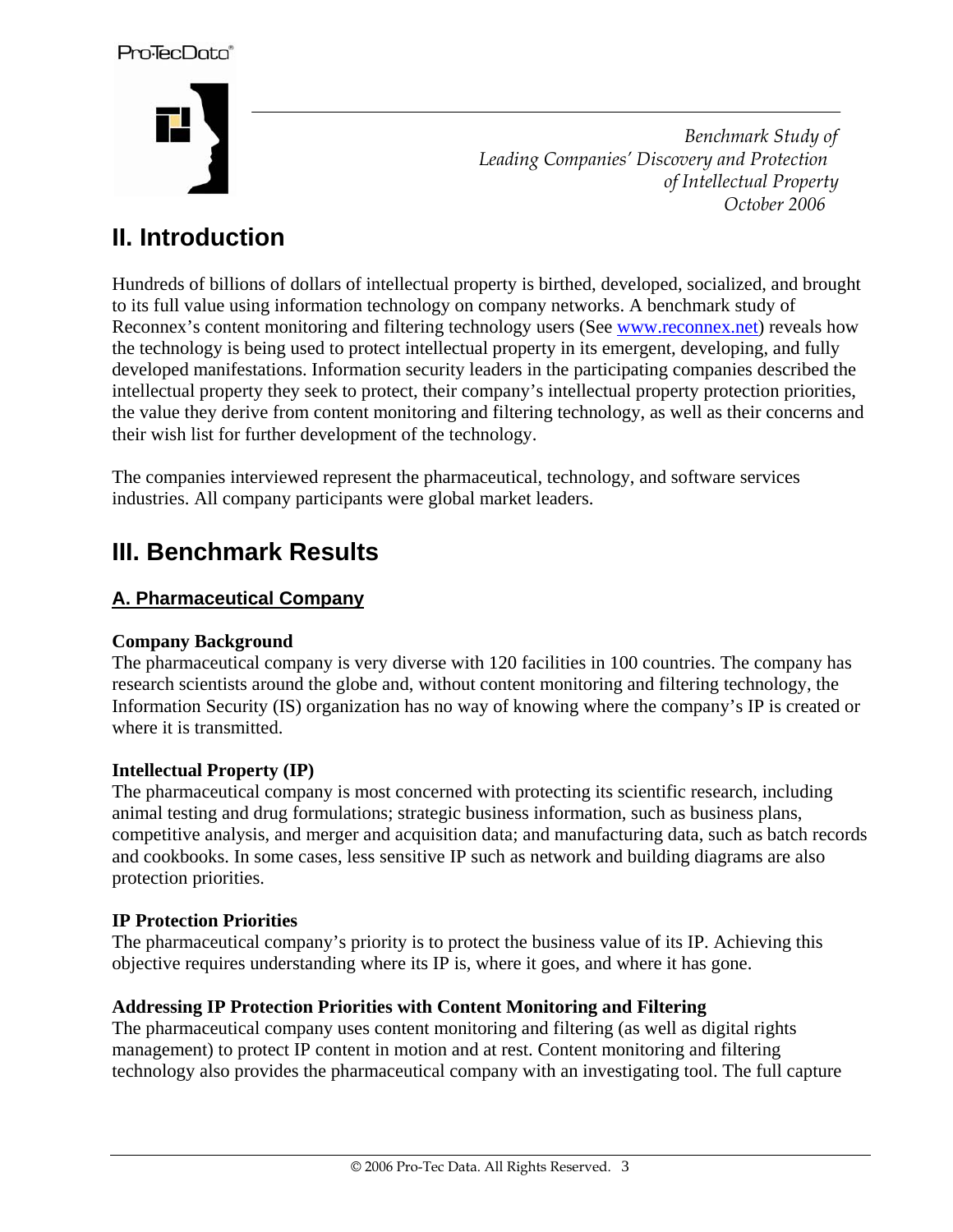

 *Benchmark Study of Leading Companies' Discovery and Protection of Intellectual Property October 2006* 

feature of the Reconnex content monitoring and filtering technology allows the pharmaceutical company to generate forensic evidence suitable for court proceedings.

A third level IP protection priority is compliance with the Sarbanes-Oxley Act as well as privacy regulations.

#### **Requirements of Content Monitoring and Filtering Technology**

Much of the information that comprises the pharmaceutical company's IP is not structured. To protect it, the company needs a means to discover and monitor each instance of its valuable confidential information. The content monitoring technology must help the company define, discover, and monitor amorphous IP.

The corporate IS group serves the company's numerous businesses, many of which want tools to monitor and protect information. One requirement of content monitoring and filtering technology is that it allows managers and other appropriate personnel to manage their data protection directly. Another requirement is the ability to monitor content at the file level.

#### **Solution and Results from Content Monitoring and Filtering Technology**

The pharmaceutical company uses content monitoring and filtering technology as a tool to aid with investigating IP leakage. The IS group works within a security organization that has many former FBI agents who are responsible for investigations and responding to security-related incidents. The quality and completeness of the historical data provided by the content monitoring and filtering technology is critical to the legal admissibility of the evidence from their investigations in court proceedings.

The IS group places control of the monitoring and filtering technology in the hands of appropriate users. These users are responsible for balancing the business' interests in determining how and when to control content.

A search may result in hundreds of millions of documents. The user determines when to find information:

- at rest:
- in motion; and
- in the capture database.

The pharmaceutical company finds that content monitoring results provide an effective awareness tool. Users of information technology, as well as those responsible for protecting information, can view, in detailed and summary form, the location and transmission of sensitive company information. In one case, employees set up an internal website and were surprised to see that several users sent the information outside the company's network.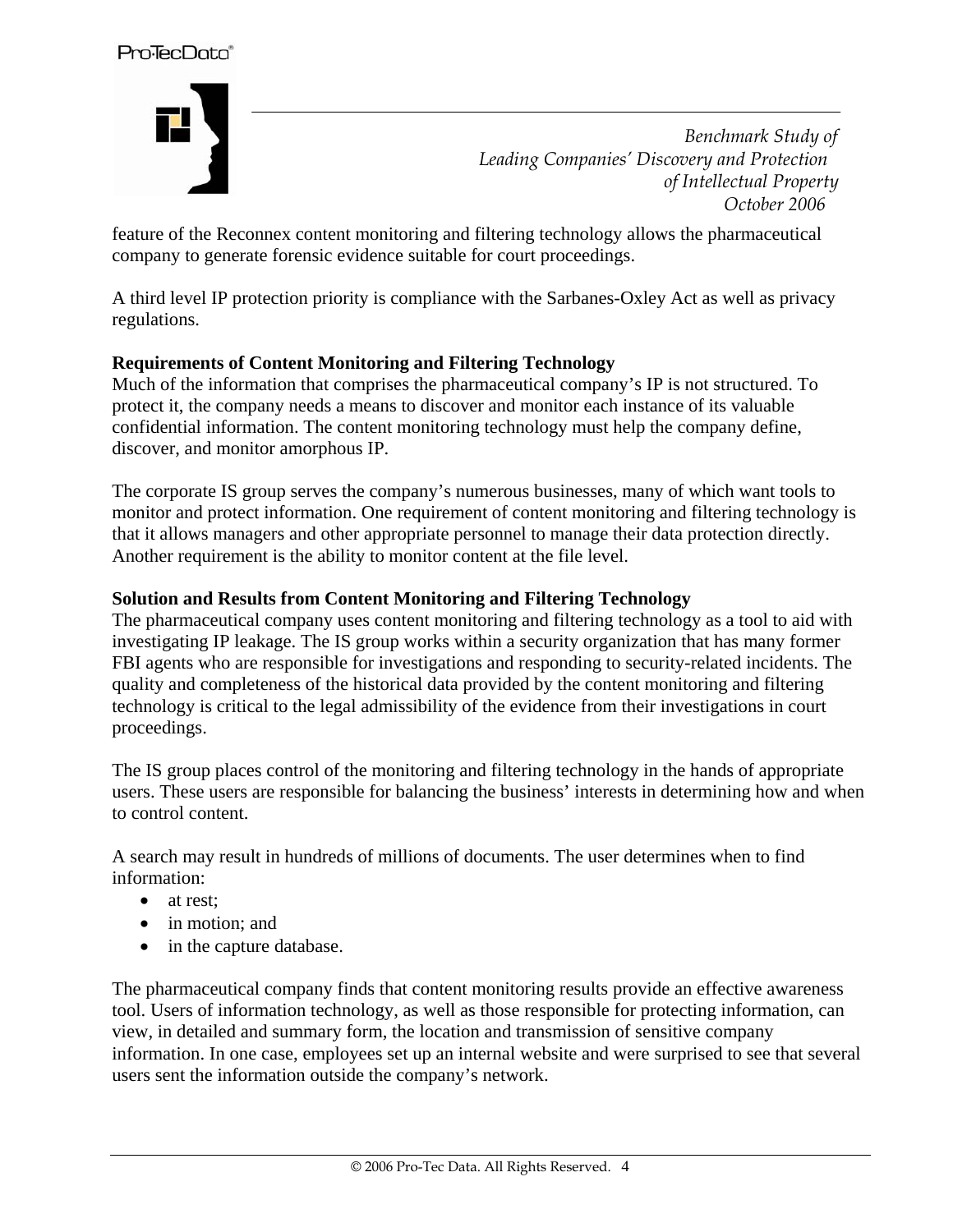

 *Benchmark Study of Leading Companies' Discovery and Protection of Intellectual Property October 2006* 

The pharmaceutical company also uses content monitoring as a research tool to discover where the company's IP is located and to help determine where content protection technologies are needed or require adjusting. For example, the Reconnex product's discover feature allowed the company to track down content which, by policy, could be disseminated externally but only if encrypted.

Over time, the pharmaceutical company expects that the content monitoring tool will help it identify users' behavior and information usage patterns that can be used to further refine the concepts to be discovered, monitored, and searched. The IS group also expects to craft and refine its protection policies based on actual practices discovered as a result of content monitoring.

#### **Concerns and Internal Pushback**

The pharmaceutical company had concerns about the capture database created by the Reconnex solution, and received internal pushback on privacy grounds regarding its use. The pharmaceutical company found this to be an issue particularly in European countries, such as France, England and Italy, which have stricter privacy standards than the United States and must meet EMEA requirements. The company addressed these concerns by restricting access to the capture database only to those people involved with investigations, taking into account country-specific privacy standards.

#### **B. Technology Company**

#### **Company Background**

A large portion of the technology company's multi-billion dollar profits are derived from licensing royalties on patents and other IP. With several hundred licensees around the globe, the company is continuously handing off its IP in the form of know-how and prized material goods. There is a group at the technology company dedicated to licensing, monitoring, and enforcing the use of the company's patents globally. The technology company has 60 offices around the world, including India, China, and the United Kingdom.

#### **Intellectual Property**

The technology company is most concerned with protecting its core technology. Even a summary description of it might reveal the technology company's identity; therefore, it is not included in this report.

#### **IP Protection Priorities**

The technology company's priority is to ensure that its IP is protected from the moment it is conceived through the patent filing process, delivery to licensees, and marketplace use.

A major challenge is that the technology company was founded by former professors who believe that an open, academic-like systems environment fosters innovation and creativity.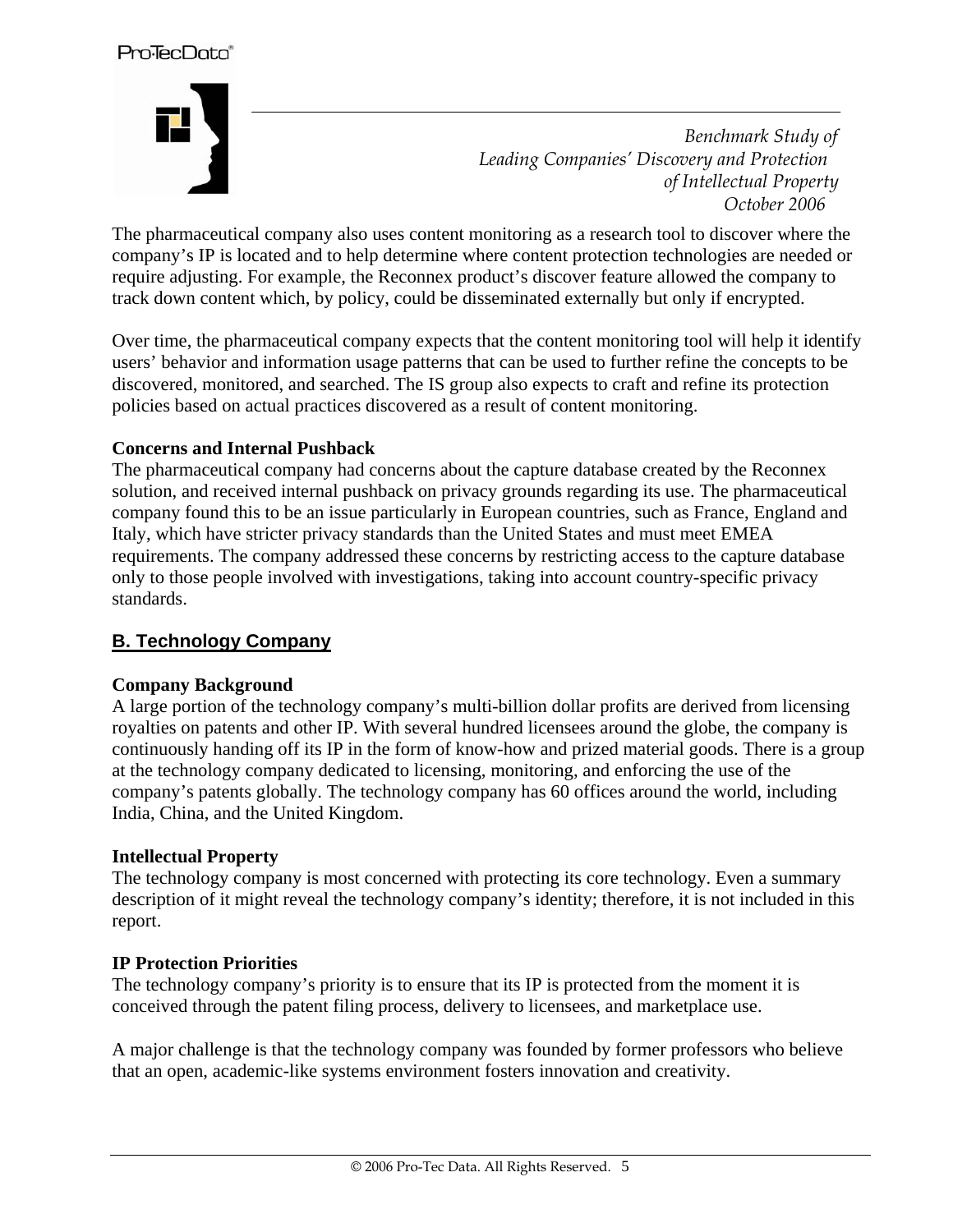# Pro<sup>T</sup>ecData®



 *Benchmark Study of Leading Companies' Discovery and Protection of Intellectual Property October 2006* 

#### **Addressing IP Protection Priorities with Content Monitoring and Filtering**

The technology company uses content monitoring and filtering technology to support each component of its intellectual property protection strategy:

- 1) Legal mechanisms: include patents, licensing, and litigation. Content monitoring locates innovation sensitive content so that it can be protected where it resides, and also ensures that licensed IP goes only to licensees. The captured data in the historical archive provides a forensics tool for litigation.
- 2) Process-based controls: include checks and balances to ensure that the right licenses are in place. Content monitoring and filtering prevents IP documentation from being released until configuration management, release engineering, business process analysts, and customer care groups confirm that everything is in place for the release.
- 3) Technological controls: include information security strategy. Content monitoring and filtering aids policy development, forensics, and intrusion detection by discovering IP at rest, monitoring IP in motion, and allowing the analysis of historical network activity.
- 4) Accounting and auditing: includes policy compliance. Content monitoring and filtering provides an audit tool to ensure policy compliance.
- 5) Education and awareness: includes user understanding of risks and responsibilities. Content monitoring gives users a snapshot of risks and reinforces their responsibilities to protect sensitive information and IP.

#### **Requirements of Content Monitoring and Filtering Technology**

The technology company's primary requirement for content monitoring and filtering is that it must provide a system that prevents information leaks and protects IP rights from inception of the information to patent filing, delivery to licensees, and beyond.

To meet the technology company's requirements, the content monitoring solution had to:

- 1) include robust fingerprinting technologies with key word, key phrase, and concept matching;
- 2) apply concept-based filtering technologies; and
- 3) scale across the global enterprise, while being tactically managed from corporate headquarters in the United States.

#### **Solution and Results from Content Monitoring and Filtering Technology**

The technology company uses content monitoring to detect leakage of its valuable IP. The company focuses on high priority areas, such as the transmission of a document that has been identified as proprietary or confidential to a competitor via internal or Internet-based email.

The technology company finds that a lot of intelligence must be used to build rules to refine the filtering system. It uses context to determine if there might be a data leak, which avoids false positives.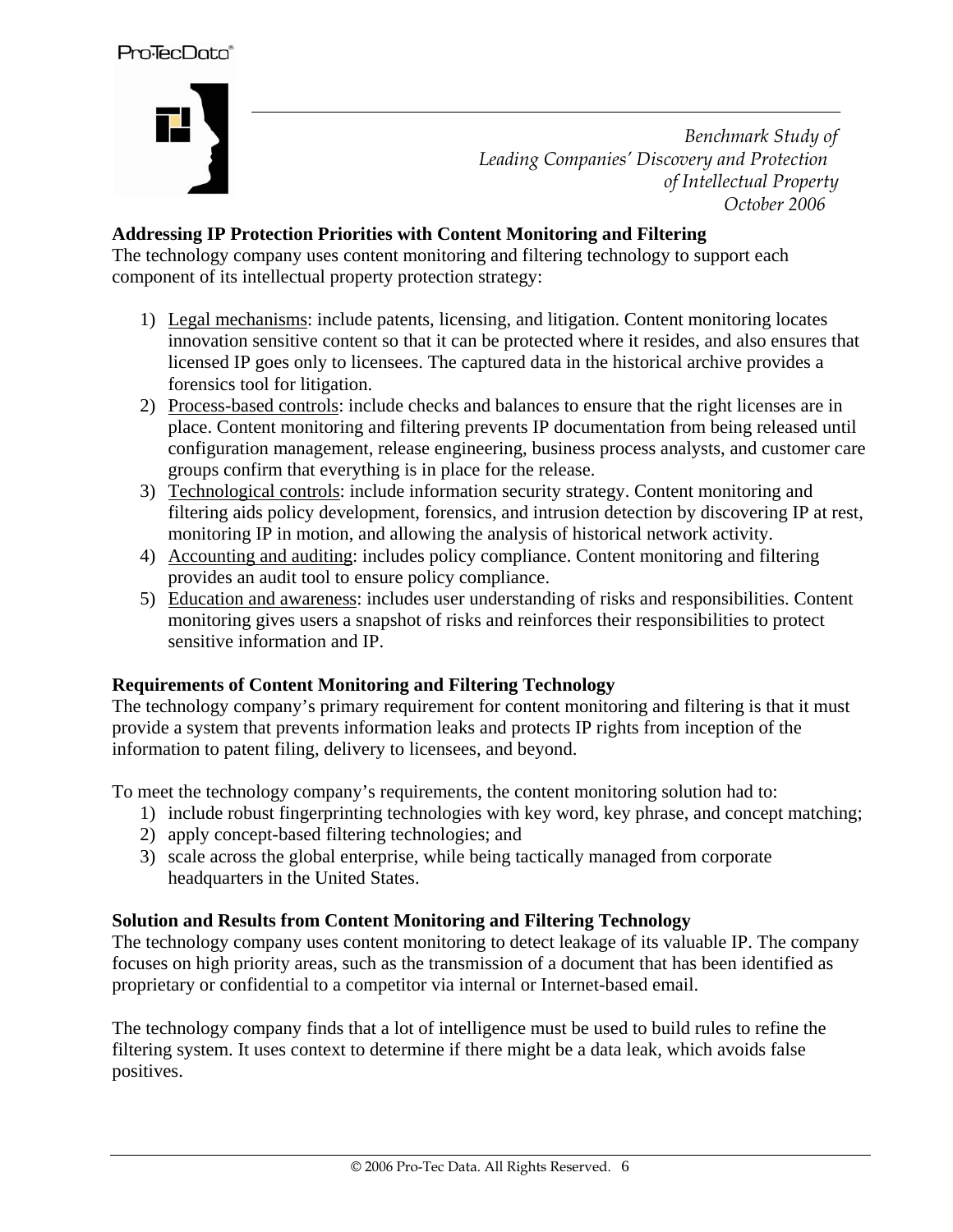

 *Benchmark Study of Leading Companies' Discovery and Protection of Intellectual Property October 2006* 

The technology company also uses the data captured from content monitoring for security investigations and forensics.

Content monitoring is transparent to users as deployed by the technology company. Although passive monitoring and detection is the current approach used, the company's ultimate goal is to employ enforcement capabilities to actively control data leakage.

#### **Concerns and Internal Pushback**

Information Security (IS) reported no pushback on using content monitoring and filtering technology. Rather, IS was asked: "Why aren't you doing more?" This reaction comes from those who benefit from the capabilities of the content monitoring technology. When IS reports that someone is FTPing source code to an employee's home computer, for example, IS is given accolades for tracking the incident. Management and HR appreciate the results of content monitoring because they are able to work with the individual involved in FTPing the source code to create a different process for working on the source code from remote locations (if appropriate). As a result, the technology company reduces its information security risk should the employee's relationship with the company be terminated

#### **C. Software Services Company**

#### **Company Background**

The software services company must protect not only its own IP, but also all the IP and other sensitive information entrusted to it by its customers. Many of the company's customers evaluate the software company's security before purchasing its services.

#### **Intellectual Property**

Initially, the software company's primary concern was with protecting its lead generation information from leaving the company and going to competitors and business partners. As the company has matured, it has focused on protecting any sensitive information that might affect the company's reputation as well as product road maps, business deals, credit card and other non-public personally identifiable information.

#### **IP Protection Priorities**

The software company's priority is to protect information which, if unprotected, could damage the company's competitive advantage, its reputation, or its relationships with customers. Such information is often amorphous and frequently unknown until it is leaked or some type of security compromise is suspected.

#### **Meeting IP Protection Priorities with Content Monitoring and Filtering**

The software company uses content monitoring and filtering technology to support each component of its IP protection strategy: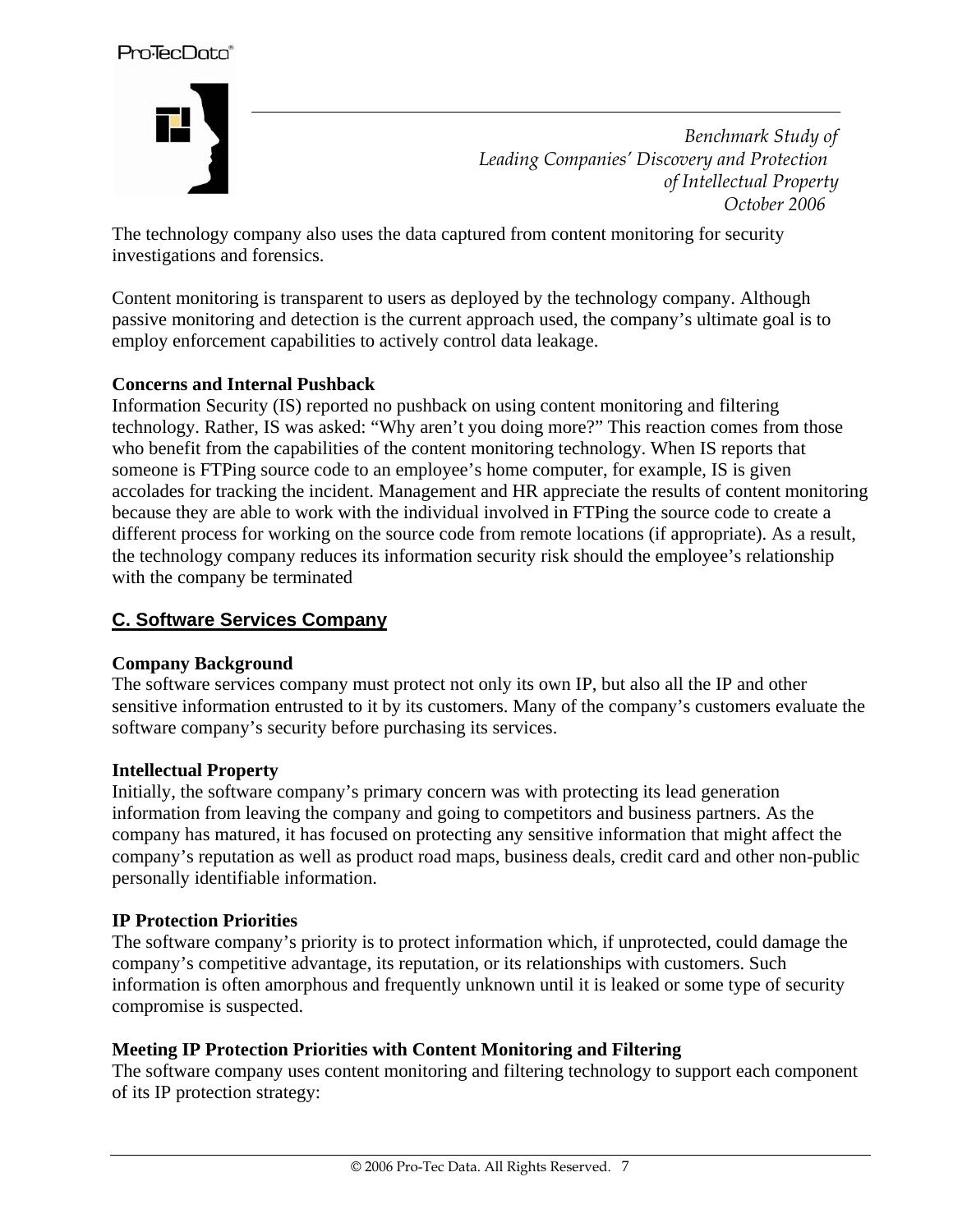

 *Benchmark Study of Leading Companies' Discovery and Protection of Intellectual Property October 2006* 

- 1. Personnel: includes education and awareness raising and reinforcing employees' responsibilities to protect sensitive information. All employees are told that the company uses content monitoring software.
- 2. Process: includes vetting information releases through legal, public relations (PR) or human resources (HR) departments. Monitoring allows the company to determine if information has been disseminated before it is approved for release. Based on a historical review of the content monitoring archive, legal, PR, and HR representatives can determine if sensitive information (or some part or variation of it) was disseminated, without authorization, to customers, partners and others. Similarly, when an employee's performance is being evaluated, or when an employee is subject to a performance improvement plan, legal or HR can request a historical lookup of that employee's network activity. In this way, it can be determined if the employee leaked sensitive company information by sending it to an e-mail account, a partner, a competitor, or some other unauthorized recipient.
- 3. Policy: includes setting an expectation of privacy. The company notifies employees that their network activity is monitored, which limits employees' expectations of privacy.
- 4. Technology: includes using access controls and firewalls. The content monitoring and filtering technology assists IS in determining where technology controls are needed or should be improved.

#### **Requirements of Content Monitoring and Filtering Technology**

The software company's priority is to use a content monitoring and filtering technology that does not require identifying sensitive information up front. Many of the software company's employees and users do not label documents properly, and it would be too burdensome to require users to register information as sensitive. In many cases, it is only after the fact that someone working for the company realizes that information developed, received, or transmitted, is sensitive.

Historical searching after information is identified (or suspected) as sensitive, and monitoring information flow over time, is also a high priority for the software company. The software company needs to see what information is going where, and what information has gone where, to determine what, if any, remediation is needed.

Another priority for the software company is using content monitoring to conduct internal risk assessments. The software company audits for IP fingerprints in email, images, and instant messaging, to ensure that the content monitoring system is alerting security personnel to actual policy breaches rather than triggering false positives.

#### **Solution and Results from Content Monitoring and Filtering Technology**

Prior to deploying the content monitoring technology, an employee from the sales group sent a scathing email to the CEO of the software company's competitor. The CEO of the competitor forwarded the email to the CEO of the software company. It took two software company employees two full days to determine who sent the original scathing email. The software company estimates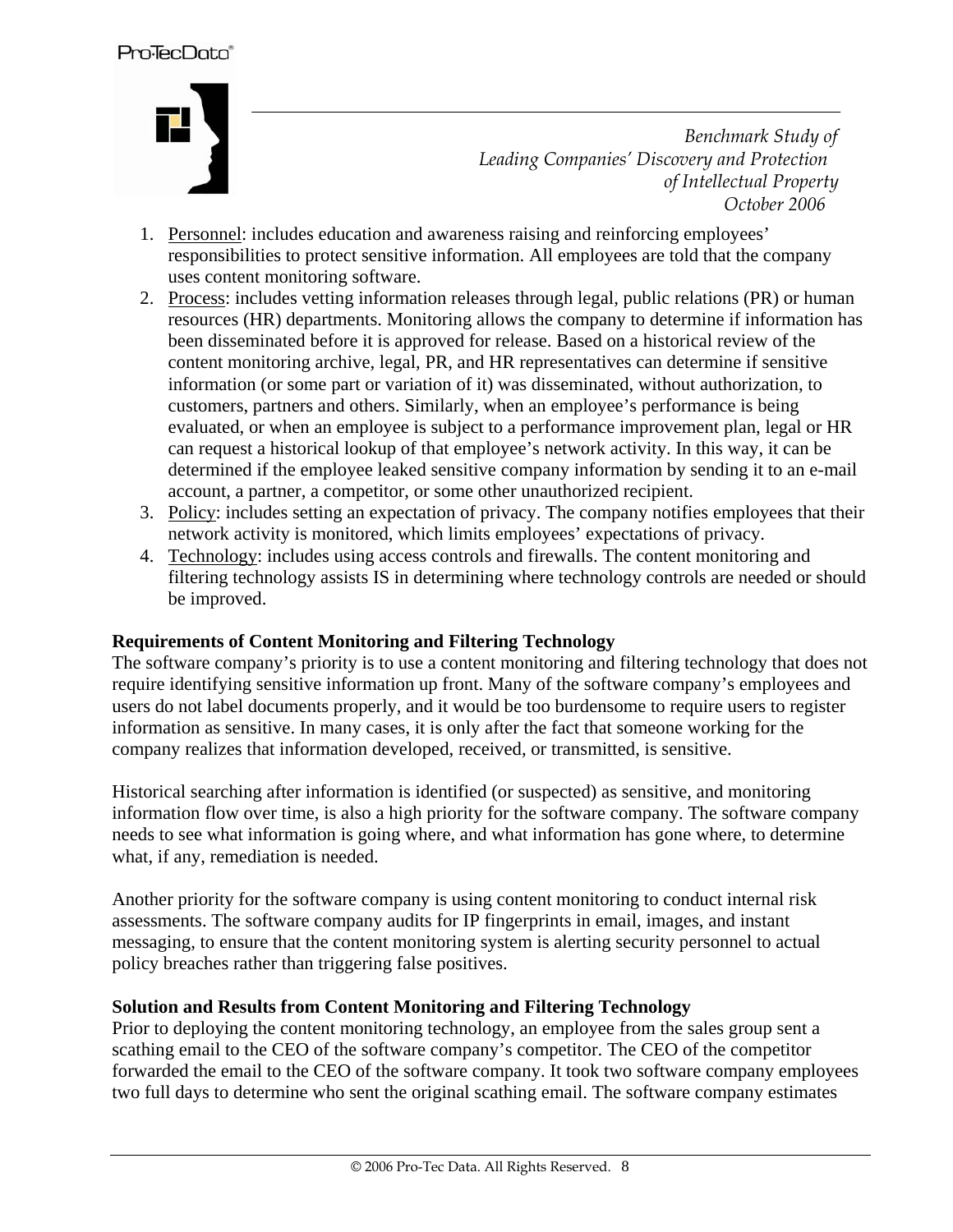

 *Benchmark Study of Leading Companies' Discovery and Protection of Intellectual Property October 2006* 

that with the content monitoring technology now in place, this exercise would take one person about an hour, rather than taking two people two days.

During a risk assessment, the software company discovered that an employee was communicating with outsiders to plot connecting the company's network to an underground network that would allow malware agents to be downloaded from the Internet to the software company's network. The content monitoring technology enabled the software company to prevent this disaster from happening.

The software company's risk assessment also provided insights into the dissemination of its lead generation information. Based on these insights, the company was able to improve its processes for discovering, monitoring, and protecting its lead generation information.

Content monitoring provides the software company with a window into what is being done on its network and, when a suspicious activity is discovered, to search for past activity and corroborating evidence. The company uses content monitoring to:

- monitor for security breaches in real time; and
- search the capture database to find, in minutes instead of days, the perpetrators of security breaches.

#### **Concerns and Internal Pushback**

Many in the software company were concerned that the capture of all content traversing the network provided some in the company, and particularly those in IS, with access to highly sensitive information, including the contents of executives' emails. This is viewed by IS as a political, rather than a privacy concern. The IS group addressed these concerns by limiting access to executives' email to two security team members who are prohibited from reviewing executive information unless the company's General Counsel is involved.

The software company's executives are requesting that content monitoring be used to monitor and report on employee productivity based on the employee's network traffic. Executives want to know how some employees are spending their time. Are they visiting customer web sites, as they are supposed to, or are they sending personal emails?

While the software company has not yet embraced such use of content monitoring technology, it is not far from it. For example, the company uses content monitoring to determine who is seeking jobs via competitors' web sites.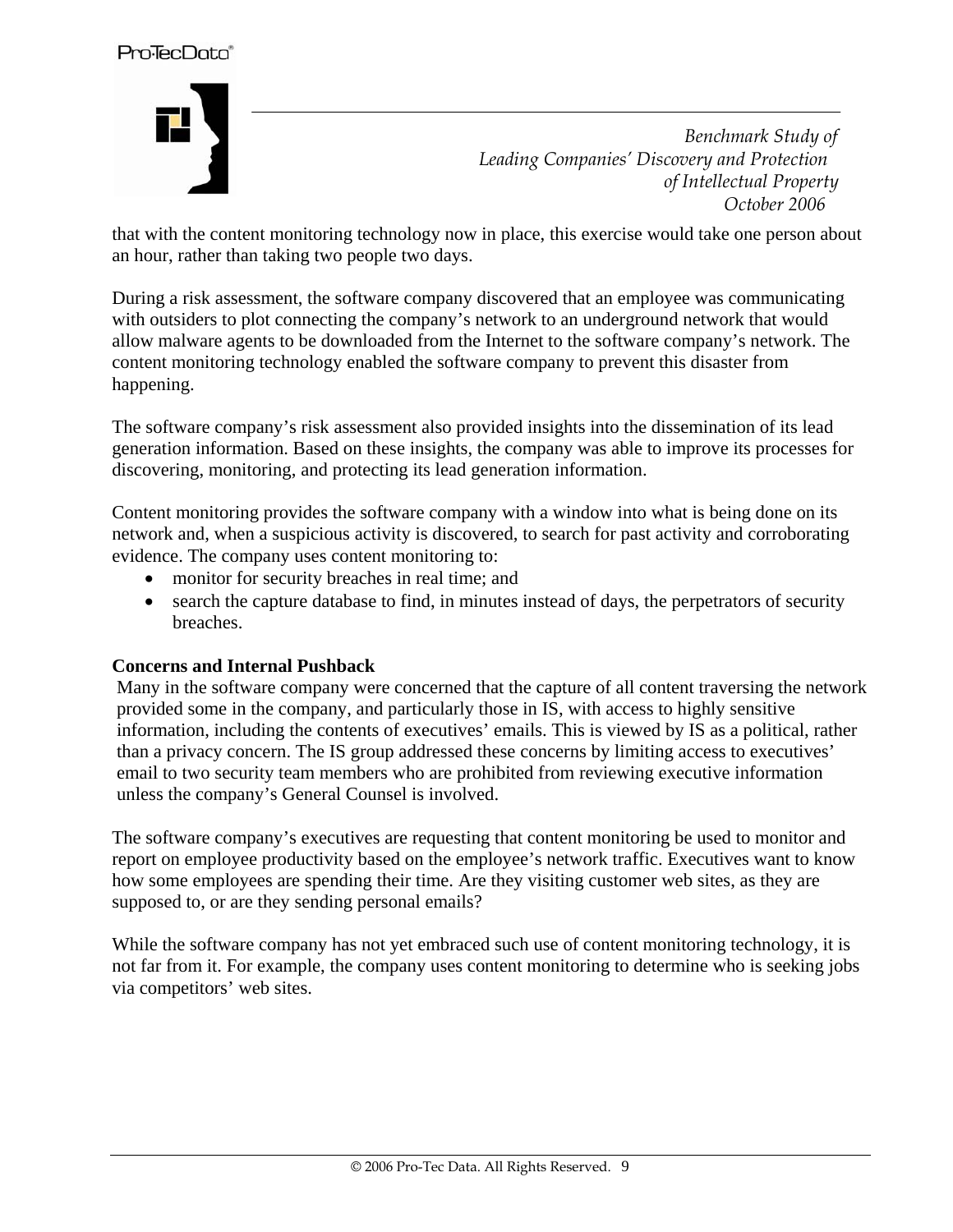

 *Benchmark Study of Leading Companies' Discovery and Protection of Intellectual Property October 2006* 

# **IV. Summary and Key Takeaways**

Content monitoring and filtering technology is an IP protection tool. It allows companies to locate the roots of IP—sensitive data and information—and implement legal, policy, personnel, process, and technology protections to safeguard it.

Protecting IP requires a sophisticated solution that can recognize sensitive content in all of its variants and amorphous forms. For example, sensitive product development information may include a conceptual description of a new product, functional specifications, cost and budget analysis, performance studies, test results, proposed development schedules, and product availability dates. This content can only be discovered and monitored on a network if the content monitoring technology can recognize it in its unstructured, variable, and derivative forms.

To be useful, the content monitoring solution must incorporate complex intelligence to distinguish circumstances that represent risk from those that do not. Monitoring technology can only distinguish between a proposed product budget sent to a competitor and a proposed vacation budget sent to an employee's spouse at that same competitor if the solution incorporates the idea of concepts into its IP detection mechanisms.

IP concepts provide a means to define – and therefore detect, monitor, and control – unique content, in all its permutations. The ability to monitor by context, such as who sent what where, when, and how, and using content variations to account for the amorphous nature of IP, ensures a company's IP is intelligently protected. Likewise, the ability to search an archive and explore the historical context of an incident adds to the depth and value of the protection.

The benchmark participants in our study use the Reconnex solution, in part, because it allows them to define IP concepts that take into account not only key words and phrases, but also context—who sent what to whom, when, and how. For example, sensitive information related to new drug development may be discovered and monitored as some combination of:

- key words, phrases, or codes;
- senders and/or recipients; and
- communication channels.

In developing IP concepts, the benchmark participants in our study use an adaptive feedback loop:

- The company defines its IP, including typical and derivative representations.
- The monitoring technology scans the network, including servers, email gateways and user machines, to discover IP at rest and the circumstances of its use and transmission over the network.
- The company uses the results of the discover process to develop IP fingerprinting concepts, which incorporate the circumstances of IP use and transmission and distinguish sensitive from non-sensitive information and authorized from unauthorized transactions.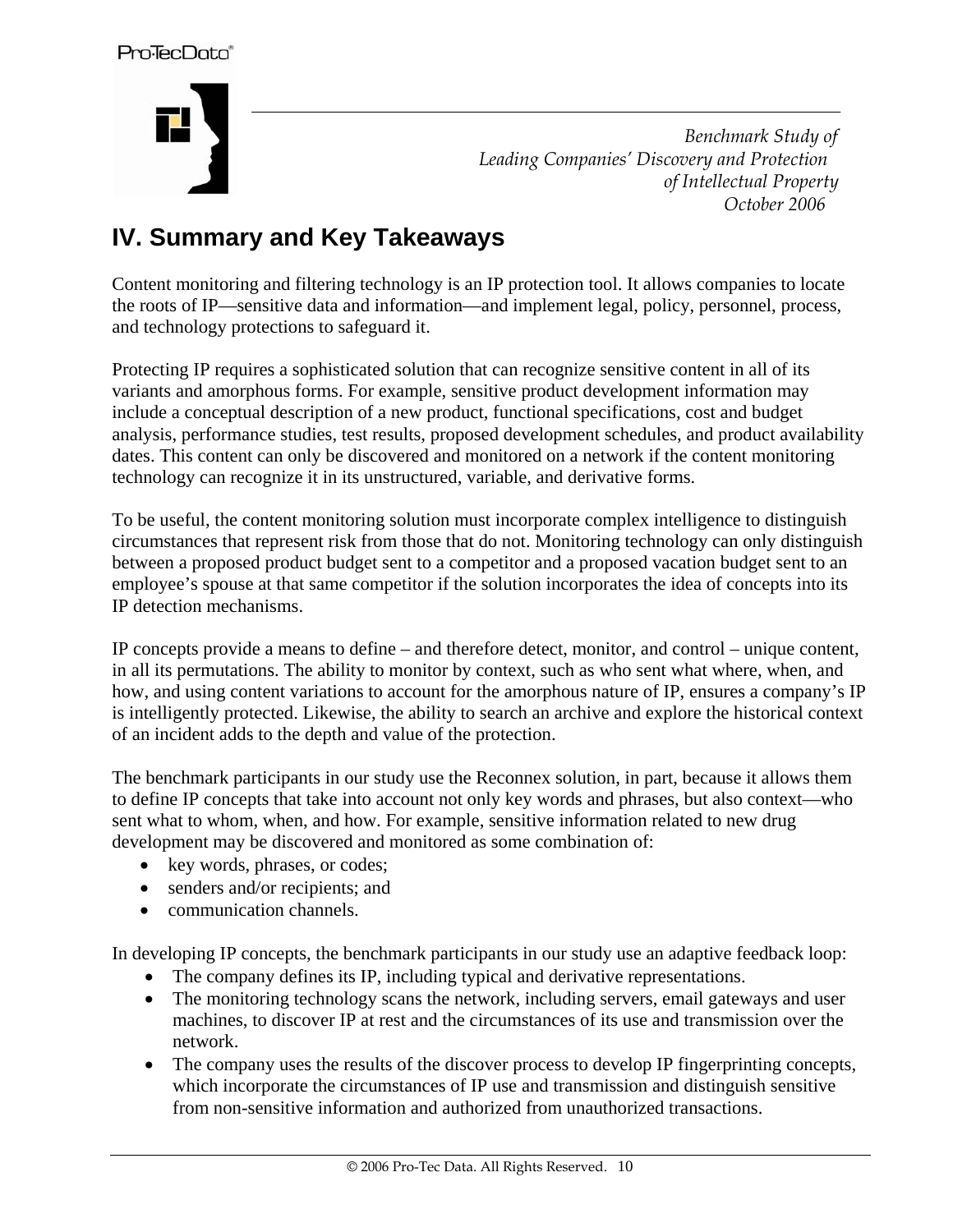

 *Benchmark Study of Leading Companies' Discovery and Protection of Intellectual Property October 2006* 

- The technology monitors for IP content using multi-vector, concept-based detection, and alerts the company to rule violations.
- The company investigates rule violations by searching the capture database, which allows the company to understand the historical circumstances of the security incident.
- The company refines IP detection mechanisms to incorporate lessons learned and eliminate false positives. As a result, the company continuously enhances the accuracy and effectiveness of the content monitoring technology.

As is clear from the process described above, the benchmark participants rely on the capture database feature of the monitoring technology to investigate security incidents. For example, after receiving an alert that an engineer used file transfer protocol (FTP) to transfer the company's source code to a server on another company's network, IS used the capture database to review all of the employee's FTP activity and all of the employee's correspondence with the company to which he sent the source code.

The capture database also allows these companies to investigate security events that are triggered offline. When an employee announces that she is leaving the company to work for a competitor, for example, the company can use the capture database to review all of the employee's recent network activity and specifically her correspondence with her future employer.

The benefits of the captured information are not without cost. Participants in our study indicated that there are privacy and related political concerns that arise from capturing a record of the content traversing the company's network and maintaining sophisticated tools that allow such content to be mined. The technology solution to this concern is to provide a feature that allows companies to limit data capture and its access.

In addition to providing an important IP protection tool, companies see other benefits from content monitoring and filtering technology. For participants in our study, the technology is also:

- an investigation tool for security incidents;
- an awareness tool for employees and management;
- a prioritization tool for IT security; and
- a productivity tool for HR management.

Content monitoring and filtering technology is a relatively new technology. As it matures and more companies use it, the benefits and concerns will certainly evolve.